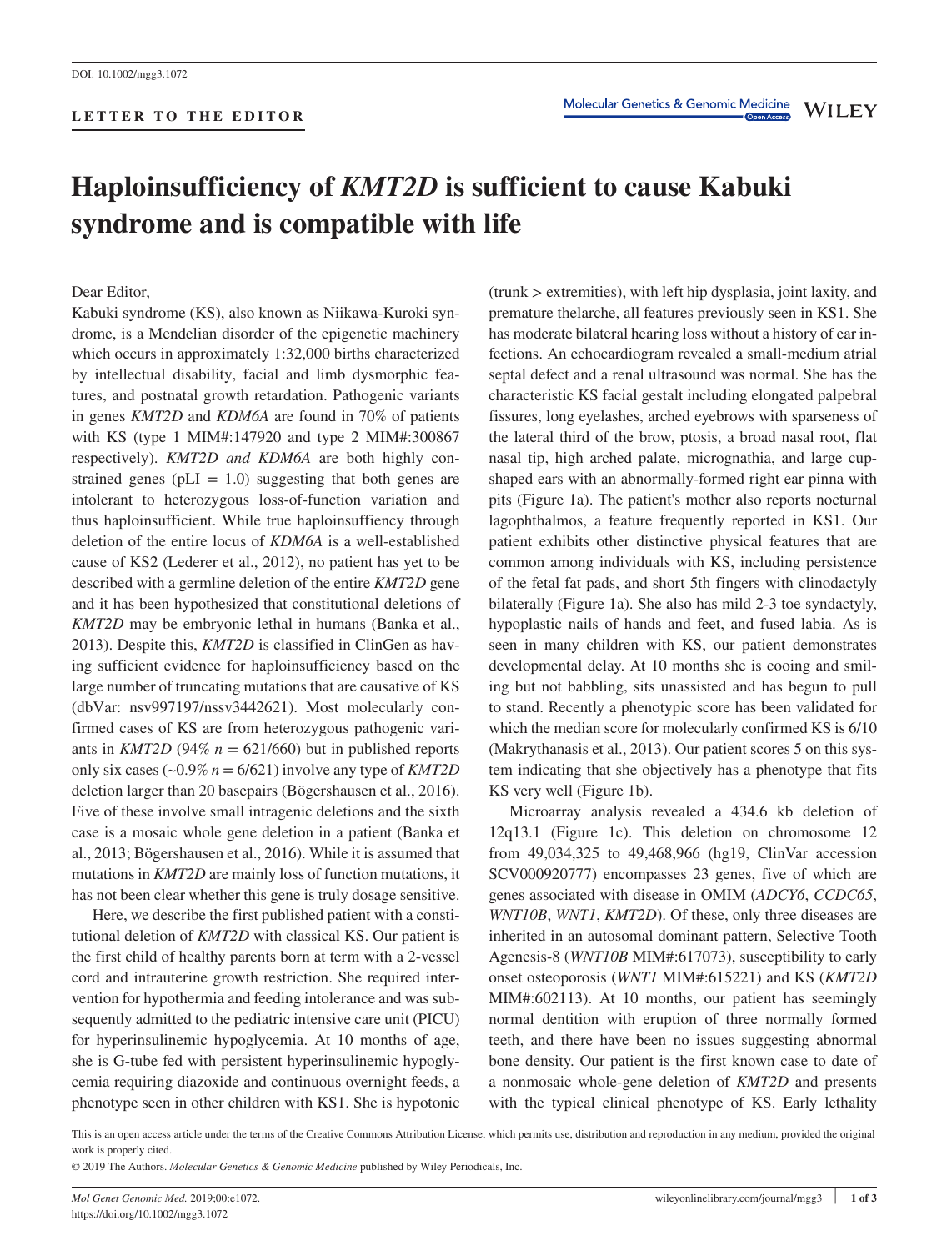| (a)                                                                                                            | (b)                              |                                                                                             |                                            |                                   |                            |
|----------------------------------------------------------------------------------------------------------------|----------------------------------|---------------------------------------------------------------------------------------------|--------------------------------------------|-----------------------------------|----------------------------|
|                                                                                                                |                                  | Kabuki Syndrome Features                                                                    |                                            | <b>Patient</b><br><b>Features</b> | Kabuki                     |
|                                                                                                                |                                  | Arched eyebrows with                                                                        |                                            |                                   | Score                      |
|                                                                                                                |                                  | <b>Facial features</b><br>$(1-5$ points)                                                    | sparse lateral third                       | x                                 | 3                          |
|                                                                                                                |                                  |                                                                                             | Long palpebral fissures                    | x                                 |                            |
|                                                                                                                |                                  |                                                                                             | Everted lower eyelids                      | $\blacksquare$                    |                            |
|                                                                                                                |                                  |                                                                                             | Ptosis                                     | x                                 |                            |
|                                                                                                                |                                  |                                                                                             | Strabismus                                 |                                   |                            |
|                                                                                                                |                                  |                                                                                             | Blue sclerae                               |                                   |                            |
|                                                                                                                |                                  | $0-3$ features = 1 point                                                                    | Large dysplastic ears                      | x                                 |                            |
|                                                                                                                |                                  | 4-6 features = 2 points                                                                     | Broad nasal root                           | x                                 |                            |
|                                                                                                                |                                  | 7-9 features = 3 points<br>10-12 features = $4$<br>points<br>13-15 features = $5$<br>points | Flat nasal tip                             | X                                 |                            |
|                                                                                                                |                                  |                                                                                             | Abnormal dentition                         |                                   |                            |
|                                                                                                                |                                  |                                                                                             | Oligodontia                                |                                   |                            |
|                                                                                                                |                                  |                                                                                             | High or cleft palate                       | x                                 |                            |
|                                                                                                                |                                  |                                                                                             | Micrognathia                               | X                                 |                            |
|                                                                                                                |                                  |                                                                                             | Thin vermillion of the                     |                                   |                            |
|                                                                                                                |                                  |                                                                                             | upper lip and full lower                   | x                                 |                            |
|                                                                                                                |                                  |                                                                                             | lip                                        |                                   |                            |
|                                                                                                                |                                  |                                                                                             | Lip nodules                                | $\mathbb{Z}^+$                    |                            |
|                                                                                                                |                                  | Limb and extremity                                                                          | Brachydactyly or                           | x                                 |                            |
|                                                                                                                |                                  | features                                                                                    | clinodactyly                               |                                   |                            |
|                                                                                                                |                                  | $(0-1$ point)                                                                               | Hip dislocation                            | x                                 | 1                          |
|                                                                                                                |                                  | 0-1 features = 0 points                                                                     | Lax joints                                 | x                                 |                            |
|                                                                                                                |                                  | 2-4 features = 1 point                                                                      | Persistent fetal pads                      | x                                 |                            |
|                                                                                                                |                                  | Microcephaly (1 point)                                                                      |                                            |                                   | $\mathbf 0$<br>$\mathbf 0$ |
|                                                                                                                |                                  |                                                                                             | Short stature (1 point)<br>Heart (1 point) |                                   | $\mathbf{1}$               |
|                                                                                                                |                                  | Kidney (1 point)                                                                            |                                            | x<br>$\overline{\phantom{a}}$     | 0                          |
|                                                                                                                |                                  | TOTAL (0-10 points)                                                                         |                                            |                                   | 5                          |
|                                                                                                                |                                  |                                                                                             |                                            |                                   |                            |
| (c)                                                                                                            |                                  |                                                                                             |                                            |                                   |                            |
|                                                                                                                |                                  | 200 kb                                                                                      |                                            |                                   |                            |
| 48.9                                                                                                           | 49.0<br>49.1                     | 49.2 <br>49.3                                                                               | 49.4<br>49.5<br>49.6                       |                                   |                            |
| Chr 12:49,034,325-49,468,966                                                                                   |                                  |                                                                                             |                                            |                                   |                            |
| 12q13.11<br>12q13.12                                                                                           |                                  |                                                                                             |                                            |                                   |                            |
|                                                                                                                |                                  |                                                                                             |                                            |                                   |                            |
| LALBA KANSL2 <b>k#4 <mark>adcy6#</mark># rnd1# arf3</b> # <del>4</del> Rhebl1  #DHH<br><b>TUBA1A</b><br>ANP32D |                                  |                                                                                             |                                            |                                   |                            |
| SNORA2C $TEX49 \mapsto H$<br>CCDC65H DDN<br>C12orf54                                                           |                                  |                                                                                             |                                            |                                   |                            |
| OR8S1                                                                                                          | <b>MIR1291</b><br><b>MIR4701</b> | FKBP11<br>KMT2DHH                                                                           |                                            | TUBA1C   > > > > +                |                            |
| SNORA2A<br><b>WNT10B</b><br>CACNB3H<br><b>HLMBR1L</b><br>SNORA2B <sub>1</sub><br><b>WNT11</b>                  |                                  |                                                                                             |                                            |                                   |                            |
|                                                                                                                | CCNT1 HH                         | DDX23 $\parallel$<br>DDN-AS1 <b>PH</b>                                                      | ∥TUBA1B                                    |                                   |                            |
|                                                                                                                | LOC1005061251                    | PRKAG1H                                                                                     |                                            |                                   |                            |

**FIGURE 1** Phenotype of our patient with *KMT2D* haploinsufficiency. (a) Photos taken at 10 months show typical facial features and hand abnormalities such as persistent fetal fat pads (black arrows). (b) Our patient has a phenotype score of 5/10. (c) The 432 kb region which is deleted in our patient (black). Vertical green bar shows location of *KMT2D*. Genes highlighted in cyan are associated with an OMIM disease phenotype

due to haploinsufficency of *KMT2D* may be supported by the fact that on our evaluation of DECIPHER deletions and duplications that include all of *KMT2D*, there is marked overrepresentation of duplications (11/12), with the only deletion being very large (101.3 Mb). Though we cannot rule out reduced viability of pregnancies with a *KMT2D* deletion,

deletion of *KMT2D* does not appear to be embryonic lethal as our patient is alive and well. Additionally, one would expect our patient to have a more severe clinical presentation than the average individual with KS if heterozygous deletion of *KMT2D* were to cause embryonic or in utero lethality; however, our patient's clinical presentation is no more severe than